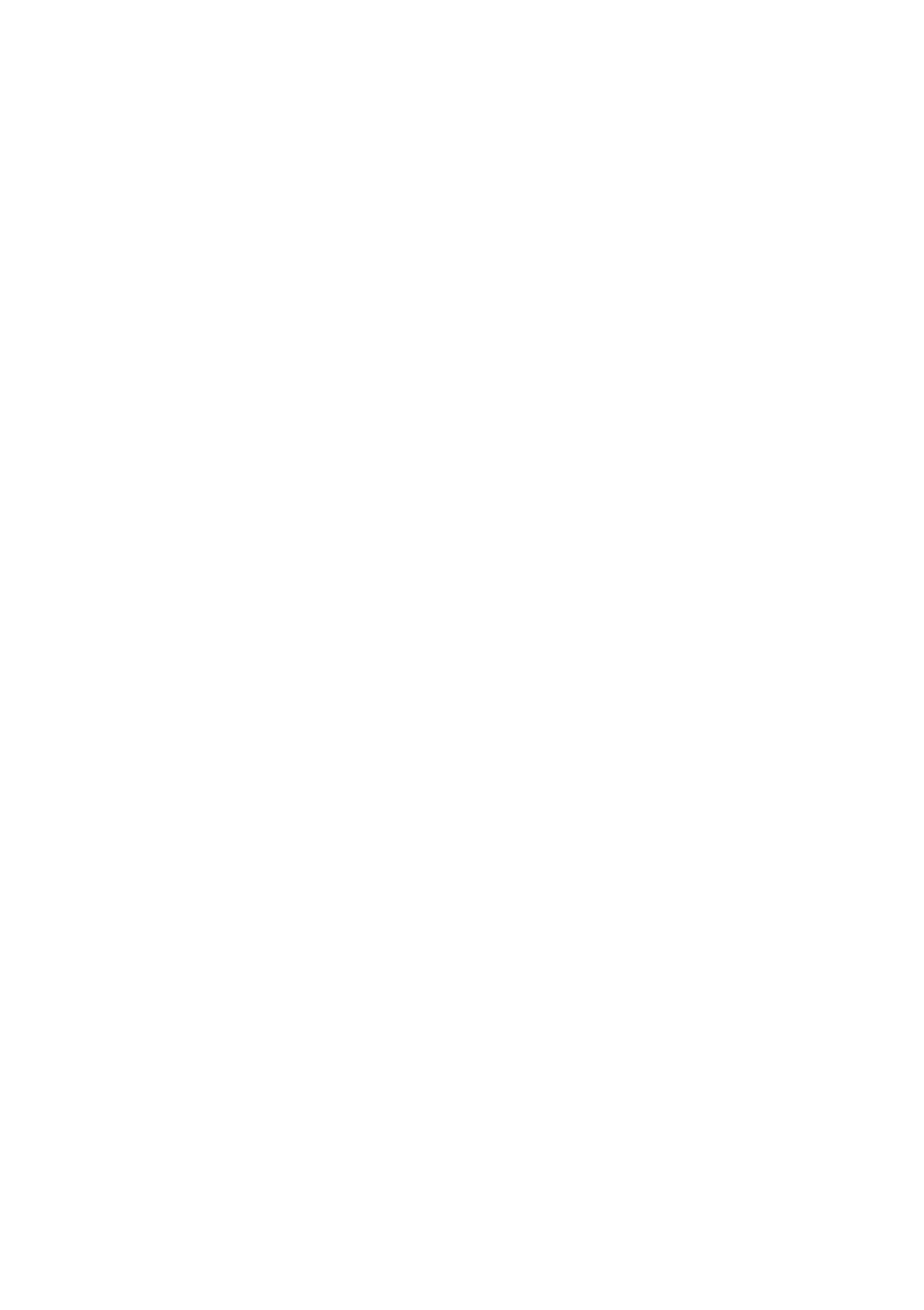#### *Please stand*

*A hymn is sung*

#### **The Greeting**

Grace, mercy and peace from God our Father and the Lord Jesus Christ be with you

*All:* **and also with you**.

Alleluia, Christ is risen. **He is risen indeed.**  *All:* **Alleluia.**

*Words of welcome or introduction may be said*

### **Invitation to Confession**

Christ our passover lamb has been sacrificed for us. Let us therefore rejoice by putting away all malice and evil and confessing our sins with a sincere and true heart.

### **Confession**

Jesus Christ, risen Master and triumphant Lord, we come to you in sorrow for our sins, and confess to you our weakness and unbelief.

We have lived by our own strength. and not by the power of your resurrection. In your mercy, forgive us.

*All:* **Lord, hear us and help us.**

We have lived by the light of our own eyes, as faithless and not believing. In your mercy, forgive us.

*All:* **Lord, hear us and help us.**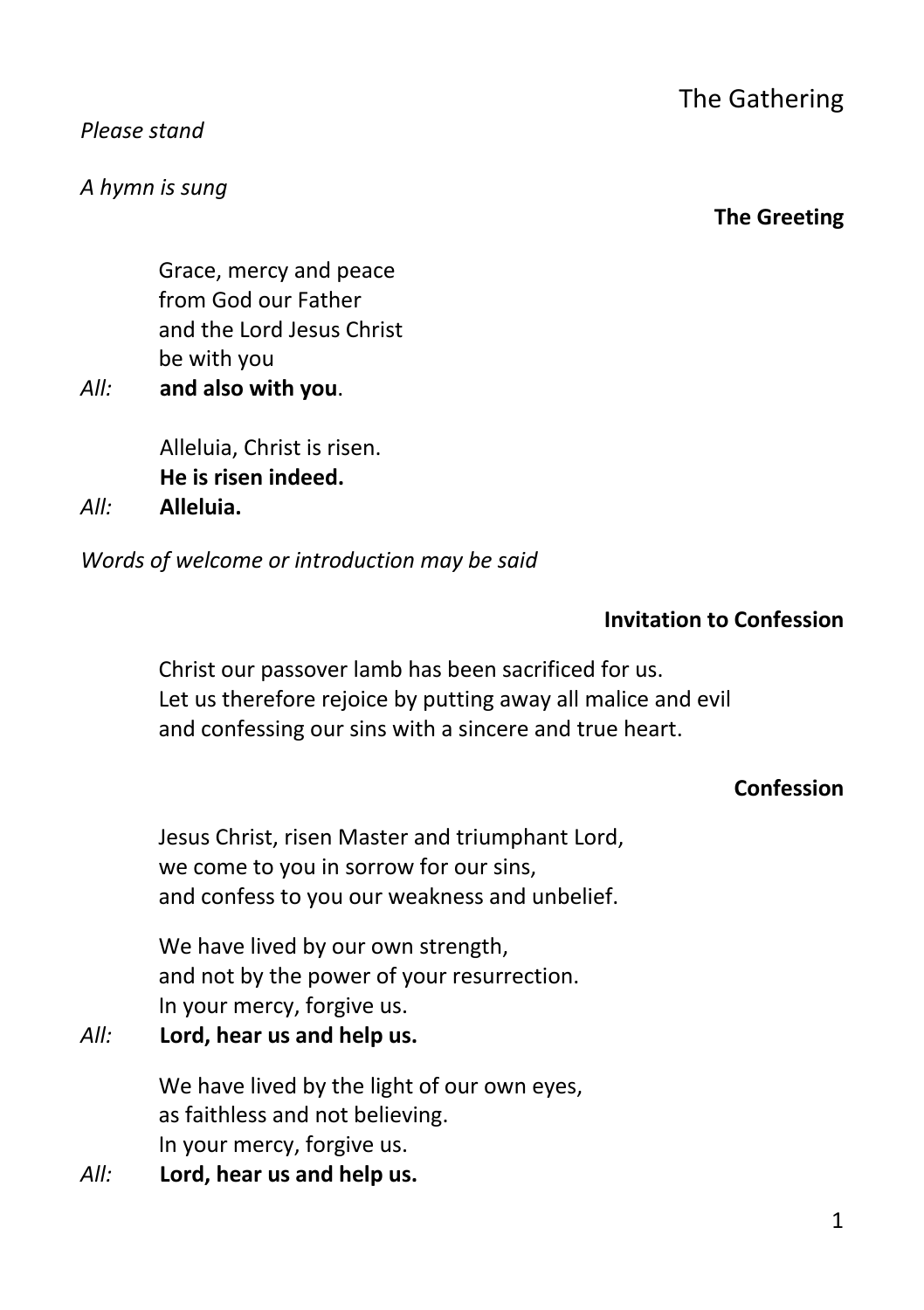We have lived for this world alone, and doubted our home in heaven. In your mercy, forgive us.

*All:* **Lord, hear us and help us.**

May the God of love and power forgive you and free you from your sins, heal and strengthen you by his Spirit, and raise you to new life in Christ our Lord.

*All:* **Amen**

*The Gloria is sung*

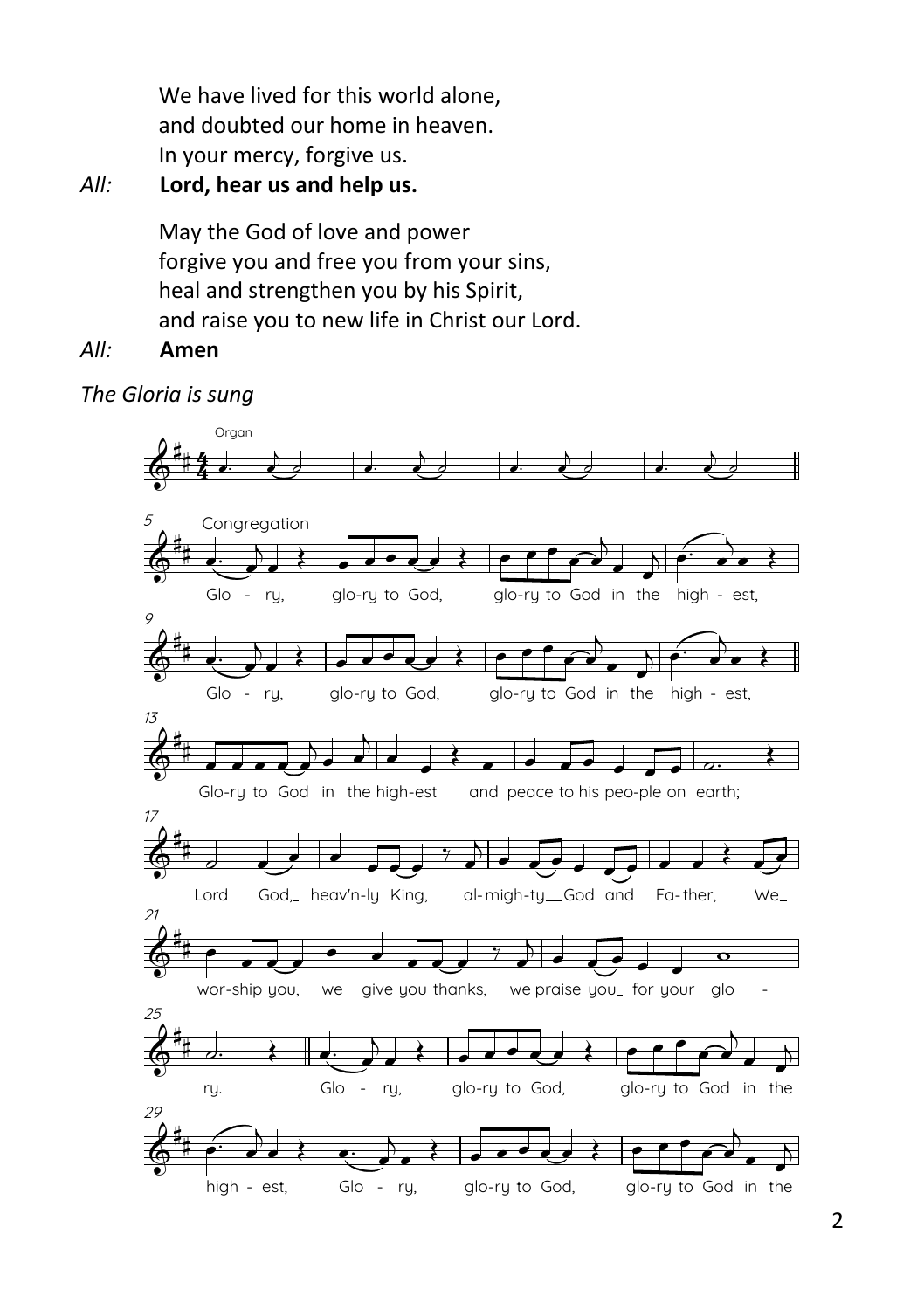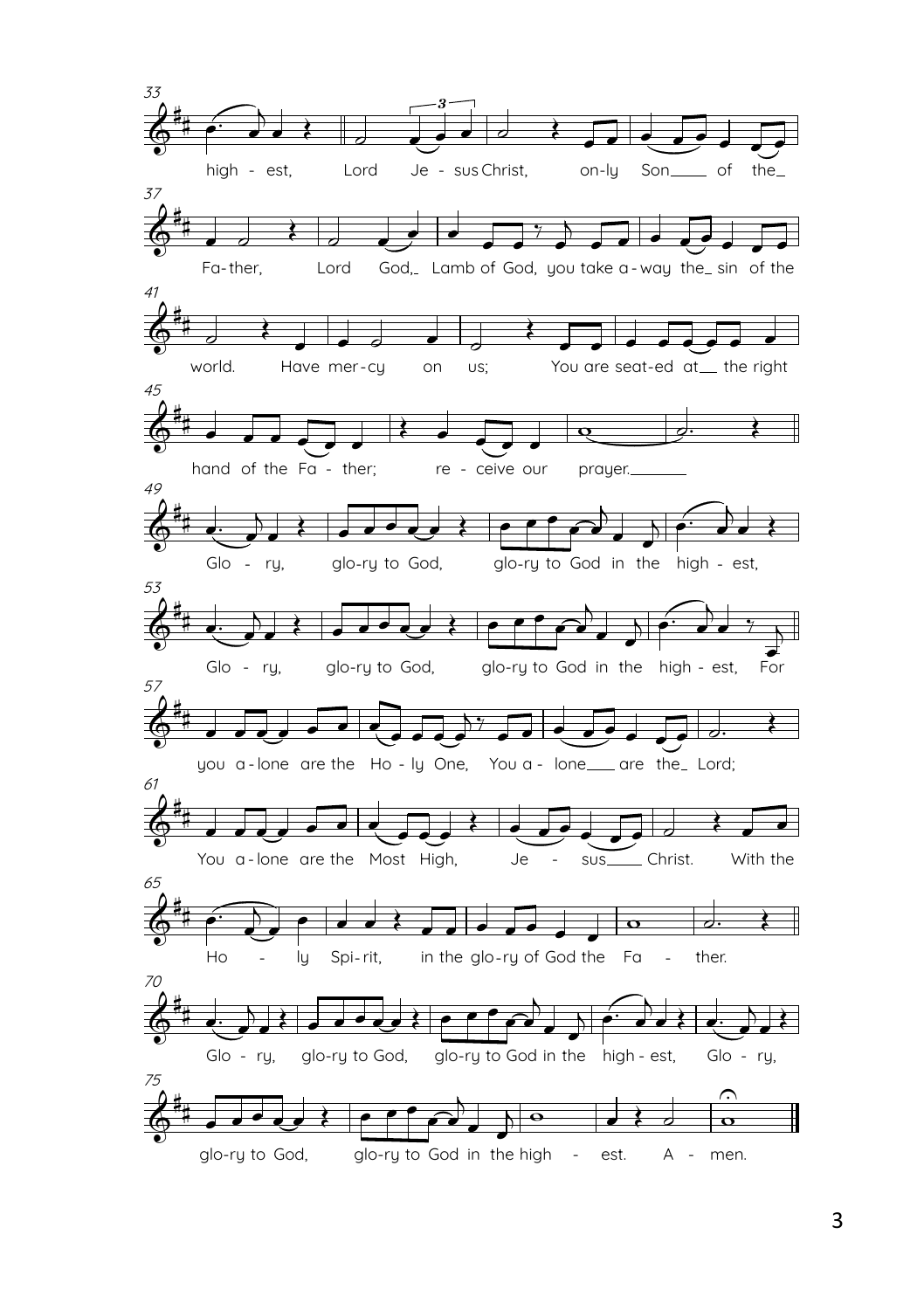**Collect**

Let us pray

*Silence is kept. The Collect is read and all respond.*

*All:* **Amen.** 

*Please sit*

**Readings**

*At end of each reading*

This is the word of the Lord

# *All:* **Thanks be to God.**

*Please stand. A hymn is sung*

*Gospel acclamation, please stand.*

Alleluia, alleluia. Jesus said to them, 'I am the bread of life. Whoever comes to me will never be hungry, and whoever believes in me will never be thirsty.' *John 6.35*

# *All* **Alleluia.**

Hear the Gospel of our Lord Jesus Christ according to *N*

*All:* **Glory to you, O Lord.**

*At the end*

This is the Gospel of the Lord.

*All:* **Praise to you, O Christ.**

*Please sit.*

**Gospel Acclamation**

**Gospel Reading**

# **The Word**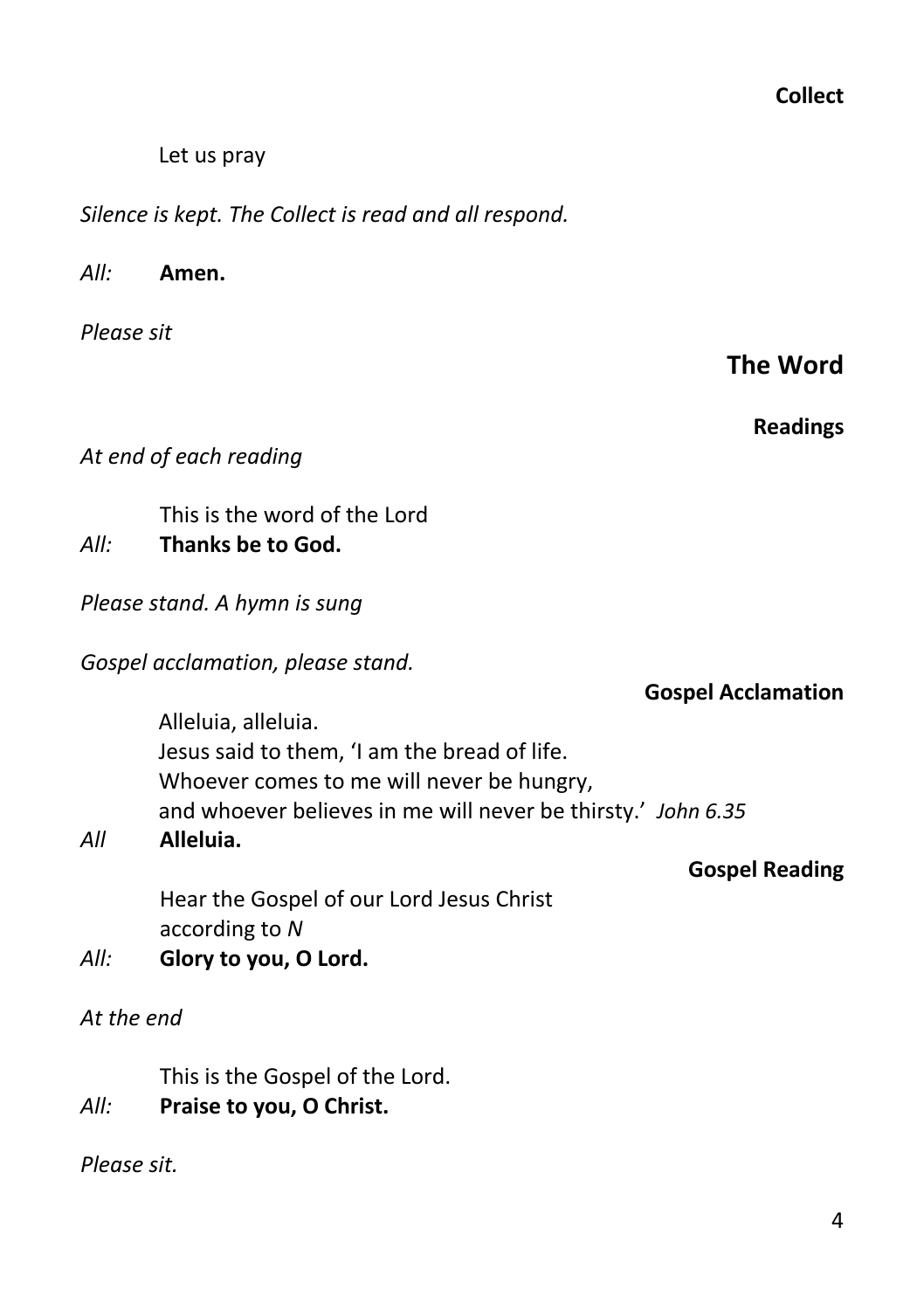#### **Sermon**

#### *We pause in silence*

#### **Profession of Faith**

Let us affirm, together our common faith in Jesus Christ.

*All:* **We believe in God the Father, from whom every family in heaven and on earth is named.**

> **We believe in God the Son, who lives in our hearts through faith, and fills us with his love.**

**We believe in God the Holy Spirit, who strengthens us with power from on high.**

**We believe in one God; Father, Son and Holy Spirit. Amen.**

**Prayers**

*This response may be used:*

Jesus, Lord of life

*All:* **In your mercy, hear us**

Jesus, Lord of life,

*All*: **in your mercy, hear us, accept our prayers, and be with us always. Amen.**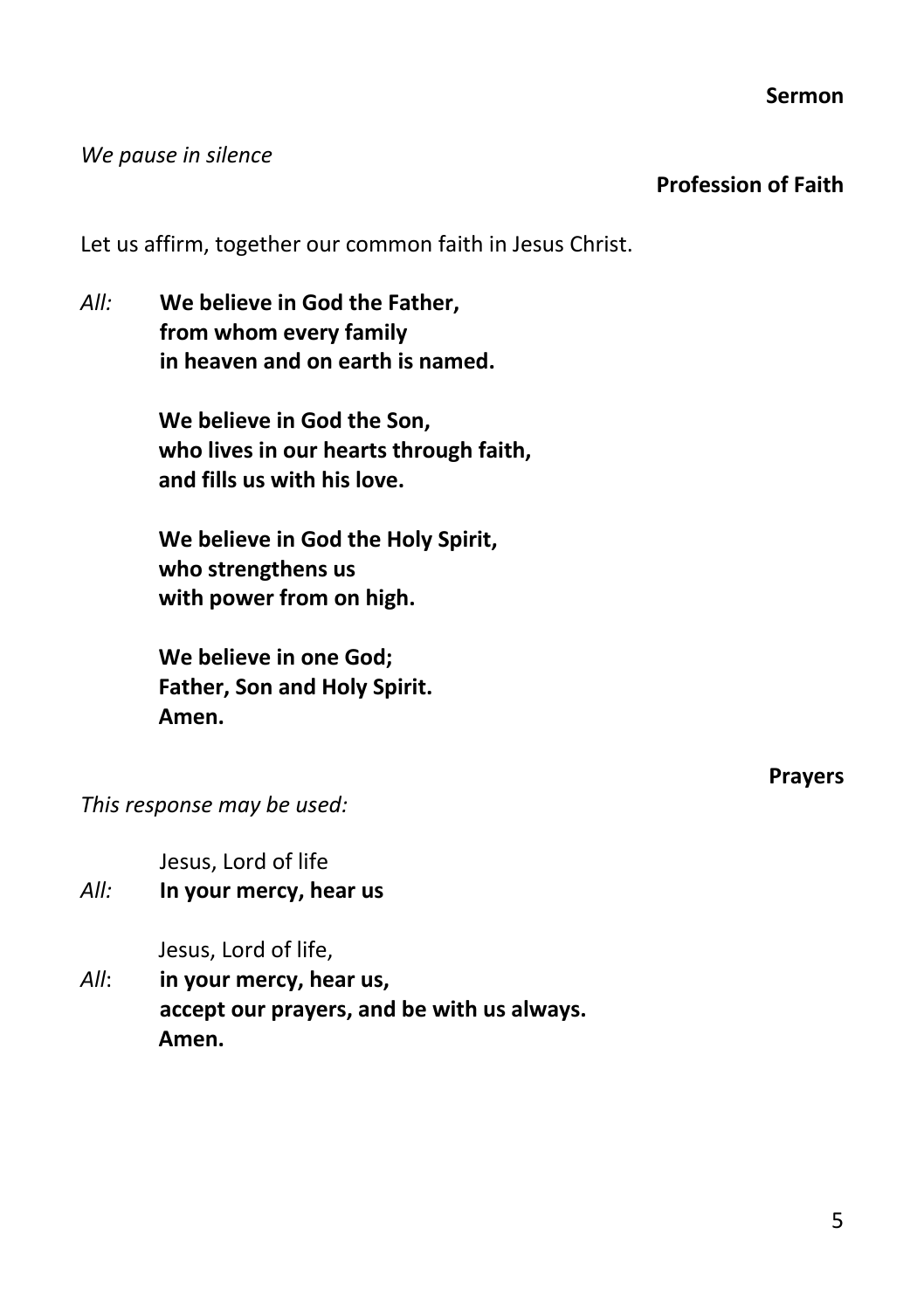# **The Sacrament**

# **Receiving and Giving Christ's Peace**

The risen Christ came and stood among his disciples and said, 'Peace be with you.' Then were they glad when they saw the Lord. Alleluia.

Alleluia. The peace of the risen Christ be always with you

#### *All:* **and also with you. Alleluia.**

Let us offer one another a sign of peace.

*All may exchange a sign of peace, greeting one another with these words*

### **Christ is risen**

#### **Preparation of the Table Taking of Bread and Wine**

*The gifts of the people are gathered and presented.*

Blessed are you, Lord God of all creation. In your loving care you spread before us the table of life and give us the cup of salvation to drink. Keep us always in the fold of our Saviour and our Shepherd, your Son, Jesus Christ our Lord.

*All:* **Blessed be God for ever.**

*Please stand. A hymn is sung*

## **Thanksgiving Prayer and Blessing of the Bread and Wine**

The Lord is here.

*All:* **His Spirit is with us.**

Lift up your hearts.

*All:* **We lift them to the Lord.**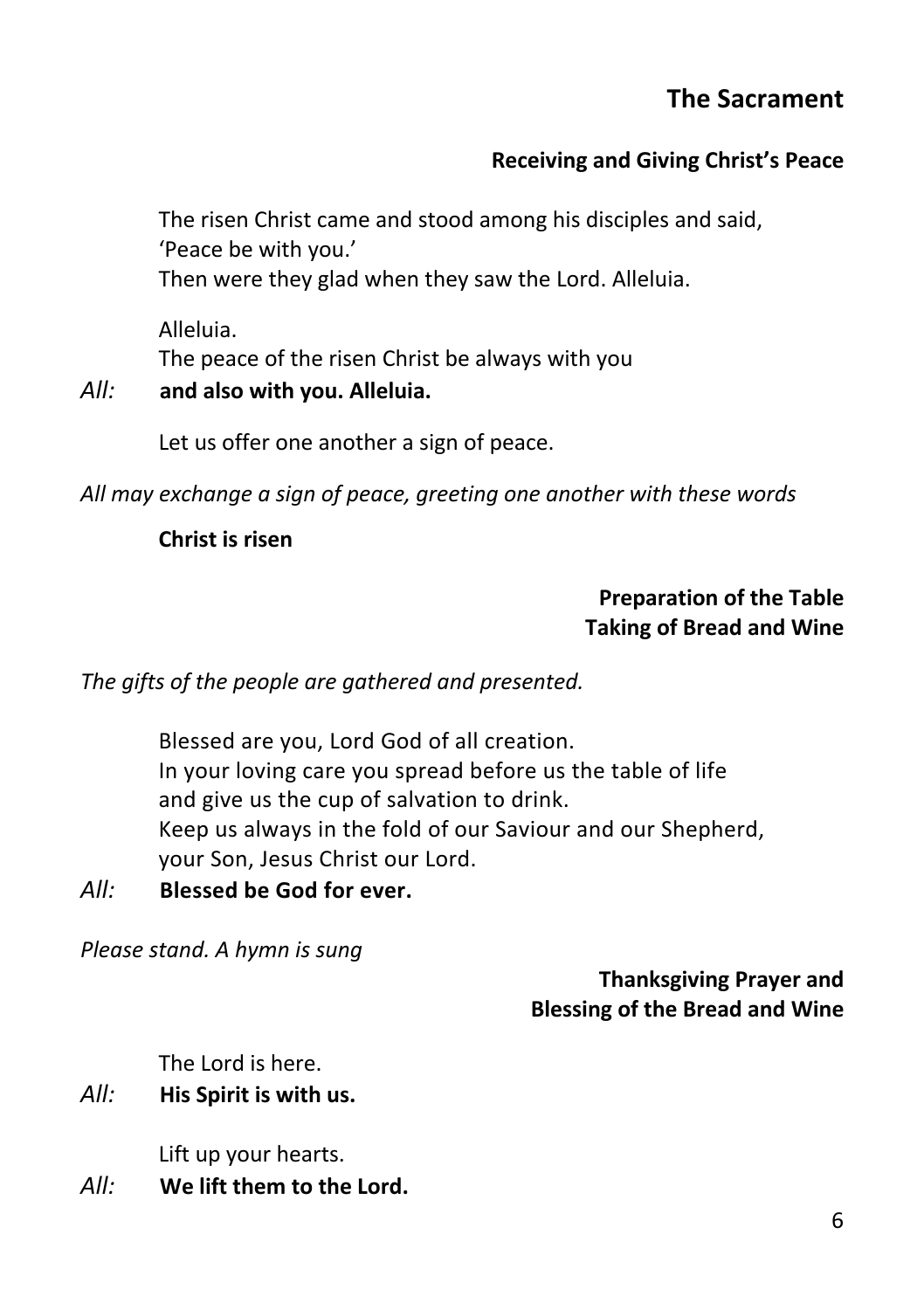Let us give thanks to the Lord our God.

#### *All:* **It is right to give thanks and praise.**

It is indeed right, our duty and our joy, always and everywhere to give you thanks, almighty and eternal Father, and in these days of Easter to celebrate with joyful hearts the memory of your wonderful works. For by the mystery of his passion Jesus Christ, your risen Son, has conquered the powers of death and hell and restored in men and women the image of your glory. He has placed them once more in paradise and opened to them the gate of life eternal. And so, in the joy of this Passover, earth and heaven resound with gladness, while angels and archangels and the powers of all creation sing forever the hymn of your glory.



7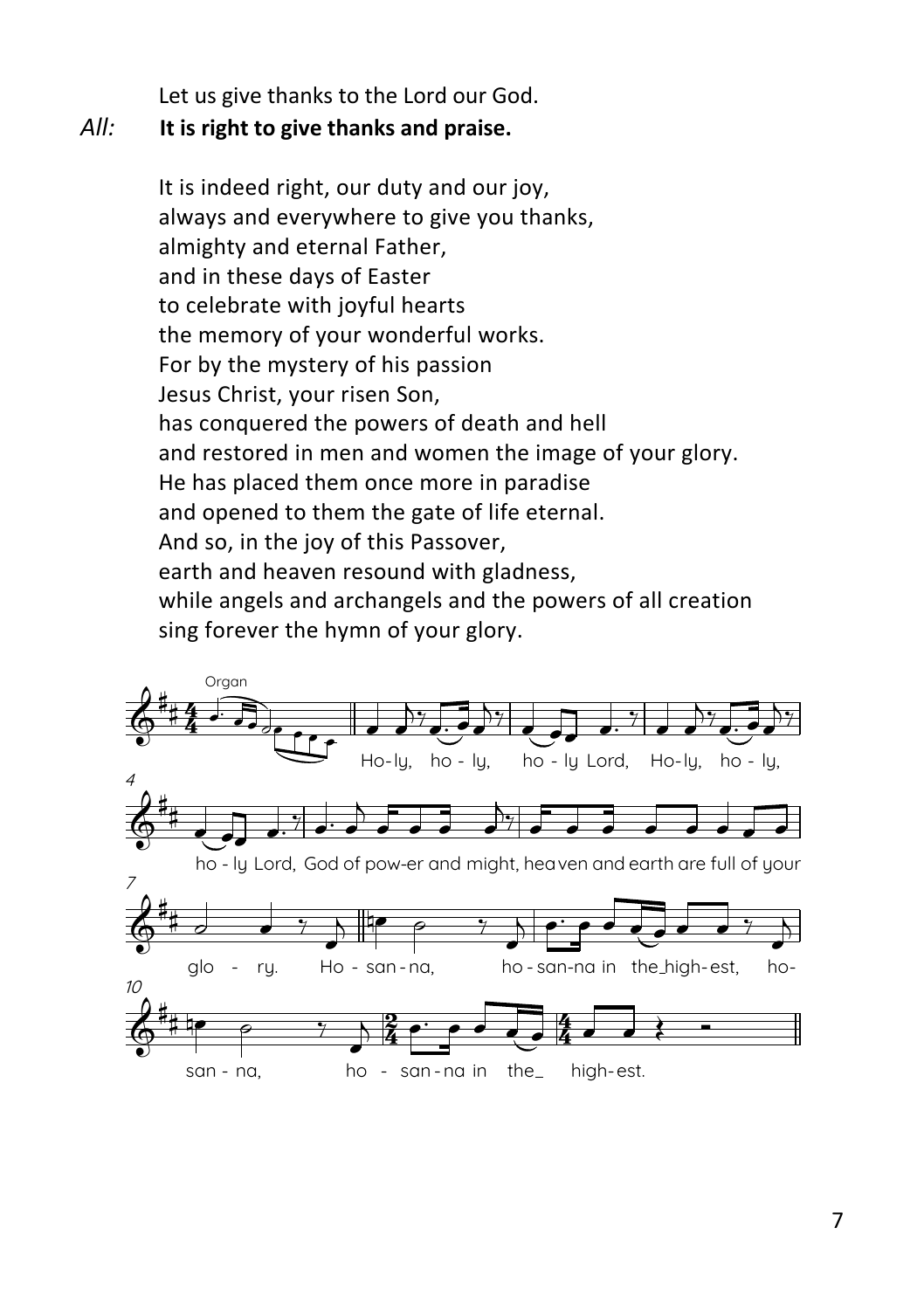

We praise and bless you, loving Father, through Jesus Christ, our Lord; and as we obey his command, send your Holy Spirit, that broken bread and wine outpoured may be for us the body and blood of your dear Son.

On the night before he died he had supper with his friends and, taking bread, he praised you. He broke the bread, gave it to them and said: Take, eat; this is my body which is given for you; do this in remembrance of me.

When supper was ended he took the cup of wine. Again he praised you, gave it to them and said: Drink this, all of you; this is my blood of the new covenant, which is shed for you and for many for the forgiveness of sins. Do this, as often as you drink it, in remembrance of me.

So, Father, we remember all that Jesus did, in him we plead with confidence his sacrifice made once for all upon the cross. Bringing before you the bread of life and cup of salvation, we proclaim his death and resurrection until he comes in glory.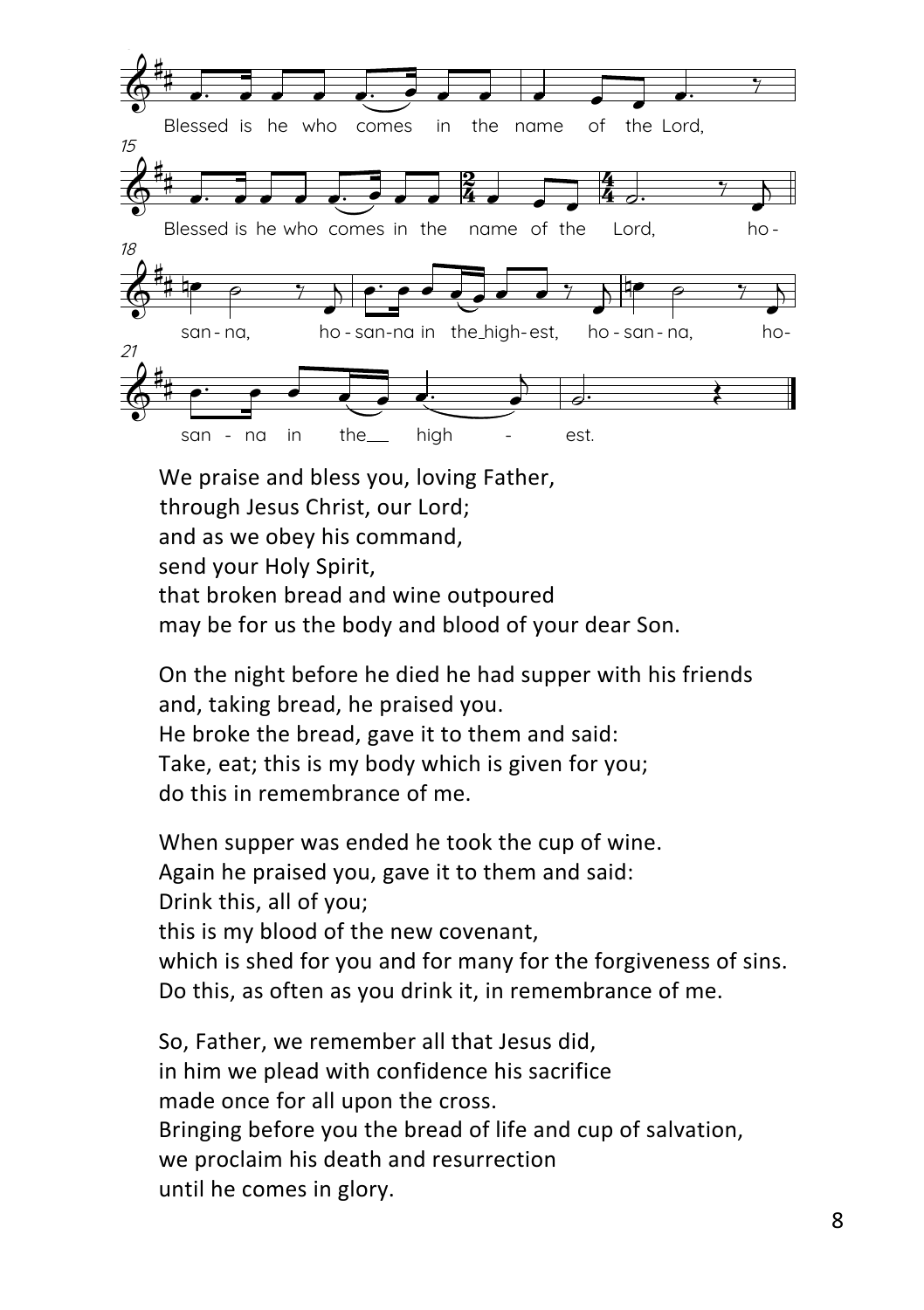Jesus Christ is Lord:

*All:* **Lord, by your cross and resurrection you have set us free. You are the saviour of the world.**

> Lord of all life, help us to work together for that day when your kingdom comes and justice and mercy will be seen in all the earth.

Look with favour on your people, gather us in your loving arms and bring us with *St Paul* and all the saints to feast at your table in heaven.

Through Christ, and with Christ, and in Christ, in the unity of the Holy Spirit, all honour and glory are yours, O loving Father, for ever and ever.

*All:* **Amen.**

**The Lord's Prayer**

As our Saviour taught us, so we pray

*All:* **Our Father in heaven, hallowed be your name, your kingdom come, your will be done, on earth as in heaven. Give us today our daily bread. Forgive us our sins as we forgive those who sin against us. Lead us not into temptation but deliver us from evil. For the kingdom, the power, and the glory are yours now and for ever. Amen.**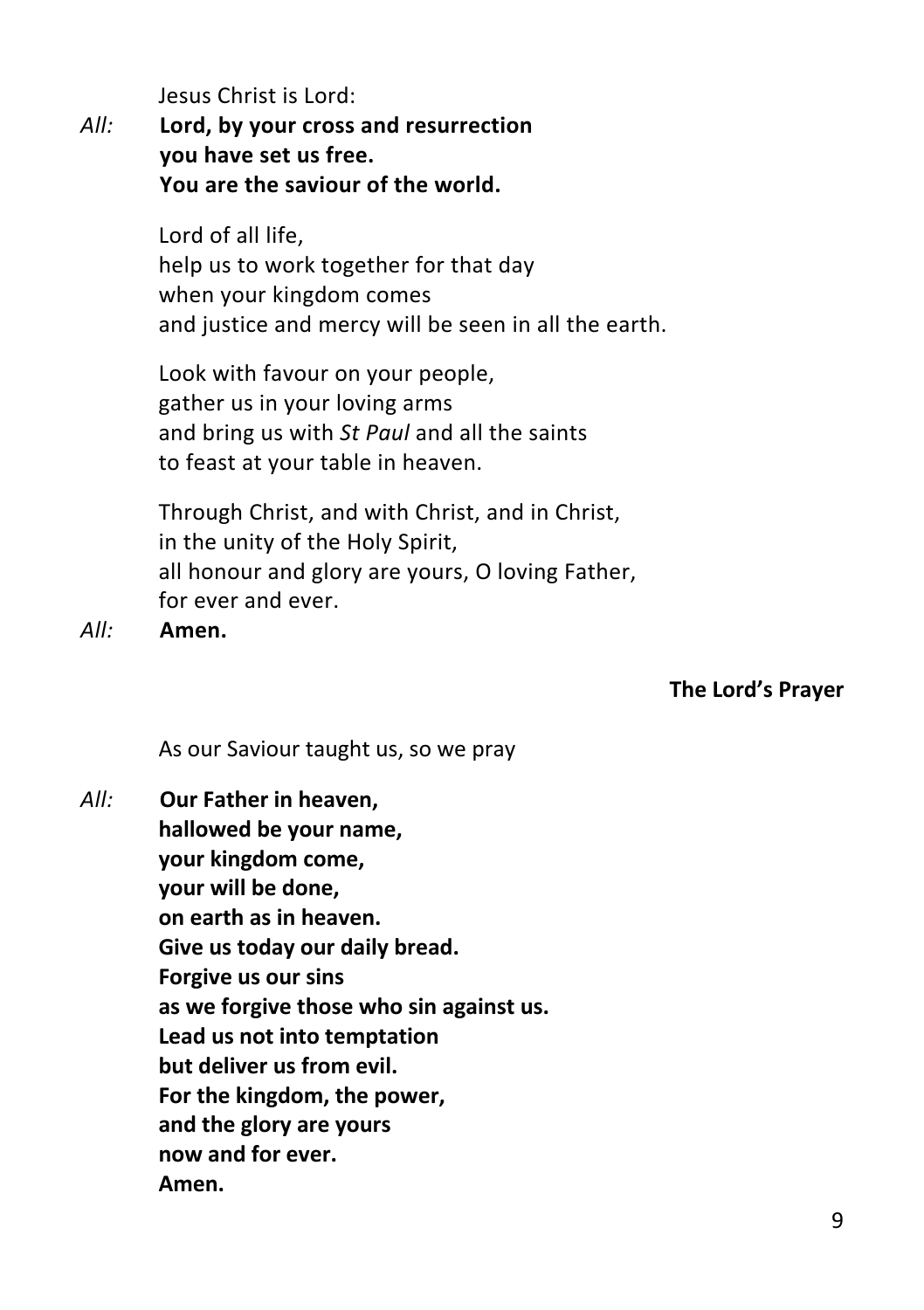*The priest breaks the consecrated bread.*

Risen Lord Jesus Christ, we believe you, and all we have heard is true. When you break bread may we recognize you as the fire that burns within us, that we may bring light to your world. **Agnus Dei (Lamb of God)**

*The Agnus Dei is sung as the bread is broken.*

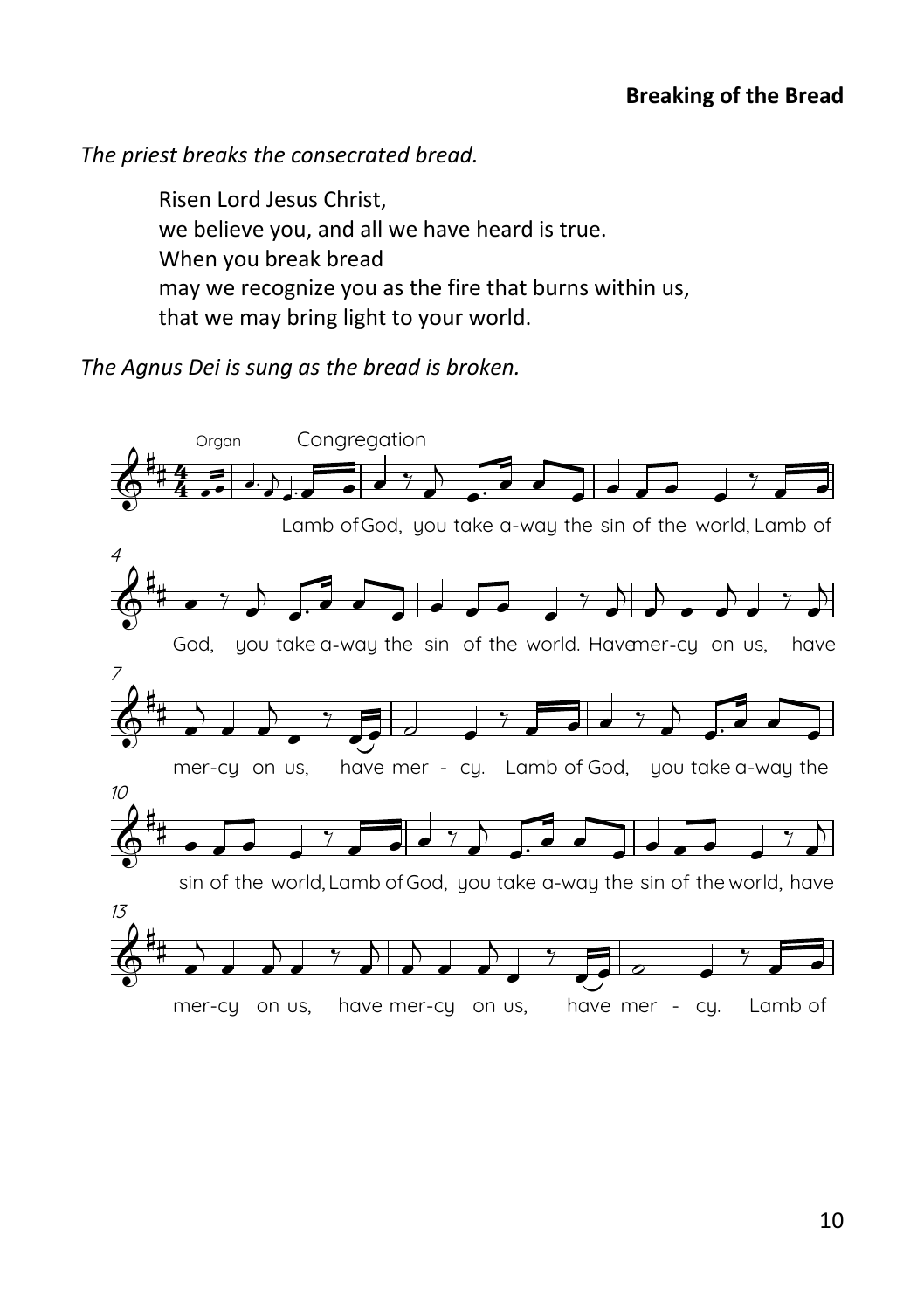

**Giving of Communion**

### Alleluia. Christ our passover is sacrificed for us.

#### *All:* **Therefore let us keep the feast. Alleluia**

#### *Silence is kept*

*An anthem and/or hymn may be sung during the distribution of Communion*

*If you do not normally receive communion but would like to receive a blessing, please indicate that to the minister.*

#### **Prayer after Communion**

*The Post Communion or another suitable prayer is said.*

*We may say this prayer*

**Almighty God, we thank you for feeding us with the body and blood of your Son Jesus Christ. Through him we offer you our souls and bodies to be a living sacrifice. Send us out in the power of your Spirit to live and work to your praise and glory. Amen.**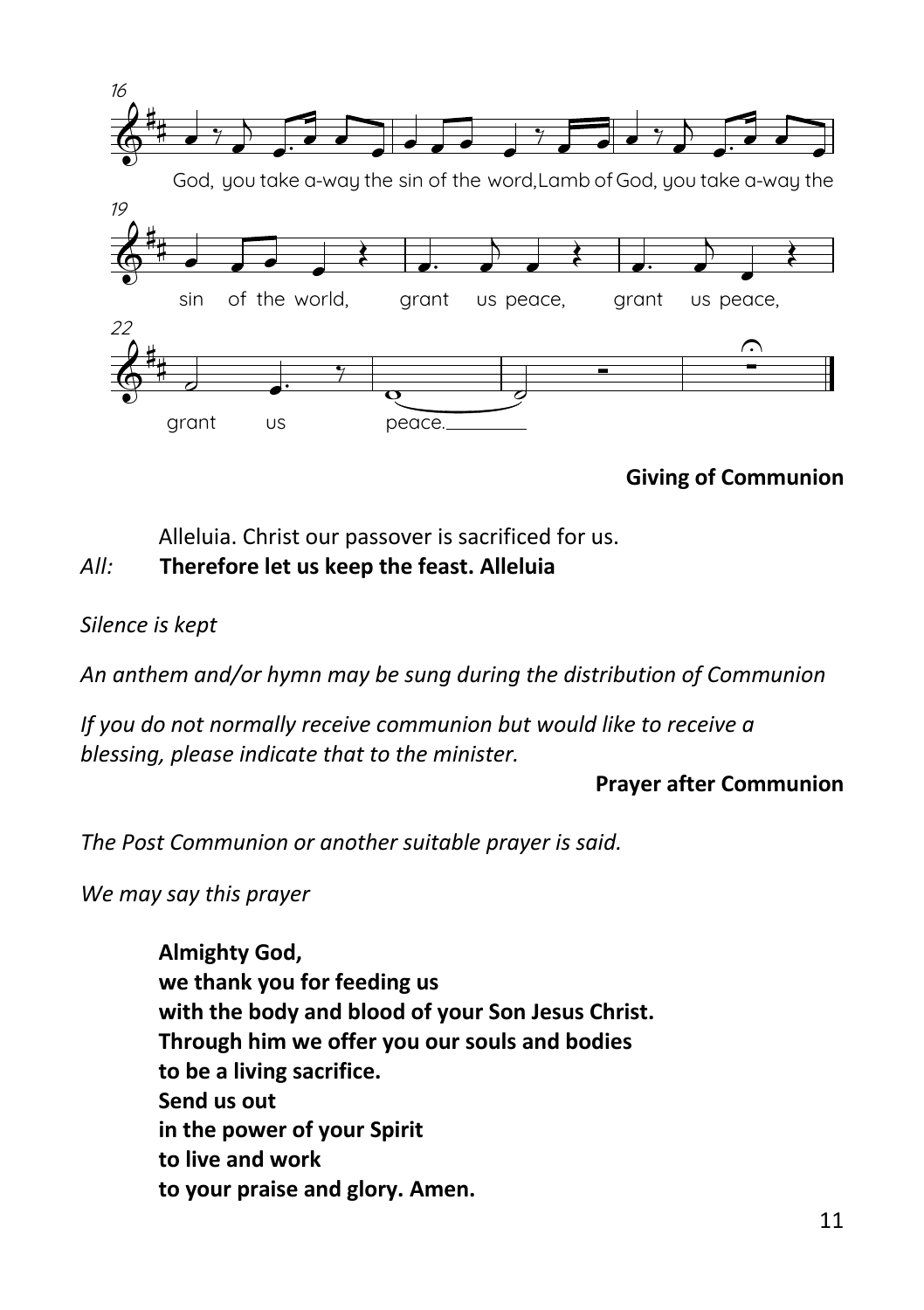**Notices and Banns** 

**The Sending Out**

*Please stand* 

*A hymn is sung*

### **The Blessing**

God the Father, by whose glory Christ was raised from the dead, strengthen you to walk with him in his risen life; and the blessing of God almighty, the Father, the Son, and the Holy Spirit, be among us and remain with us always.

*All:* **Amen.**

## **The Dismissal**

With the risen life of Christ within you, go in the peace of Christ. Alleluia, alleluia.

*All:* **Thanks be to God. Alleluia, alleluia**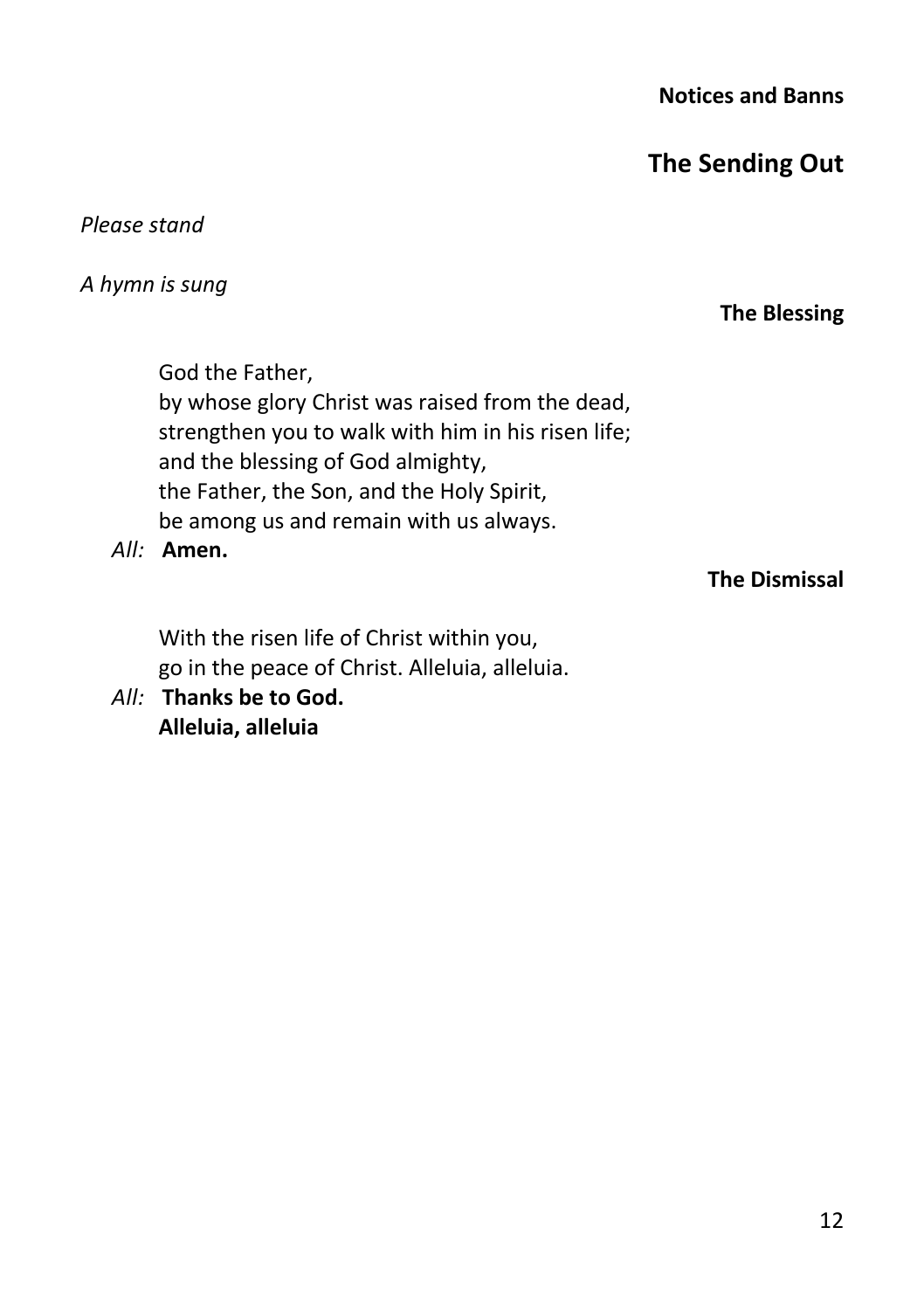